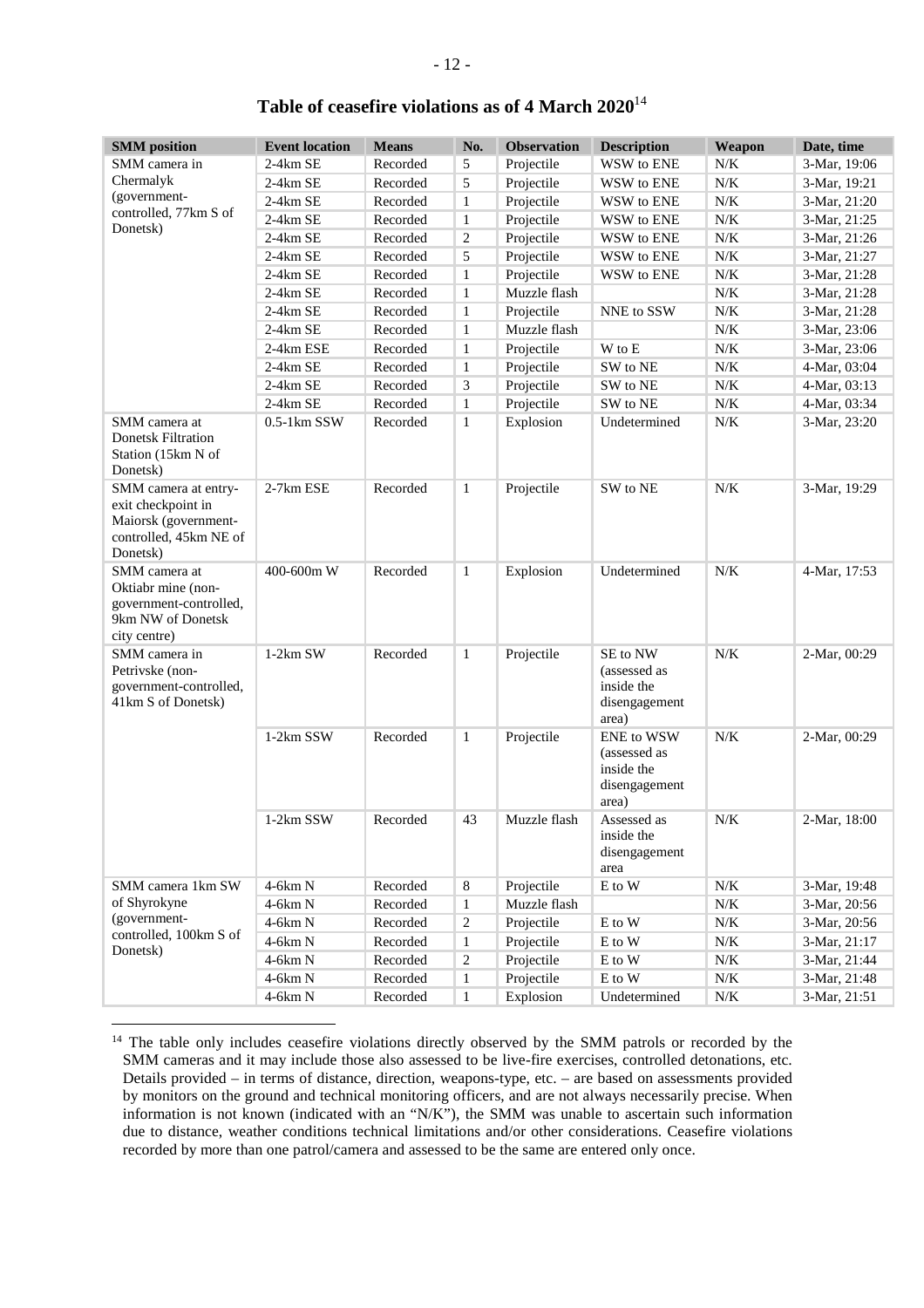| <b>SMM</b> position                                                                                            | <b>Event location</b> | <b>Means</b> | No.            | <b>Observation</b> | <b>Description</b>                                  | Weapon     | Date, time             |
|----------------------------------------------------------------------------------------------------------------|-----------------------|--------------|----------------|--------------------|-----------------------------------------------------|------------|------------------------|
|                                                                                                                | 4-6km N               | Recorded     | $\mathbf{1}$   | Muzzle flash       |                                                     | N/K        | 3-Mar, 21:52           |
|                                                                                                                | 5-7km N               | Recorded     | $\mathbf{1}$   | Explosion          | Undetermined                                        | N/K        | 3-Mar, 22:06           |
|                                                                                                                | 4-6km N               | Recorded     | 5              | Projectile         | E to W                                              | N/K        | 3-Mar, 22:08           |
|                                                                                                                | $4-6km N$             | Recorded     | 3              | Projectile         | E to W                                              | N/K        | 3-Mar, 22:44           |
|                                                                                                                | $4-6km N$             | Recorded     | $\mathbf{1}$   | Projectile         | E to W                                              | N/K        | 3-Mar, 22:46           |
|                                                                                                                | $4-6km N$             | Recorded     | 2              | Projectile         | E to W                                              | N/K        | 4-Mar, 03:24           |
| SE part of Avdiivka<br>(government-<br>controlled, 17km N of<br>Donetsk)                                       | 1-2km SSW             | Heard        | 1              | Explosion          | Undetermined<br>(within 5km)<br>radius from<br>DFS) | N/K        | 4-Mar, 09:54           |
|                                                                                                                | 3-4km SSE             | Heard        | $\mathbf{1}$   | Explosion          | Undetermined<br>(within 5km)<br>radius from<br>DFS) | N/K        | 4-Mar, 12:12           |
|                                                                                                                | 4km S                 | Heard        | $\overline{c}$ | Explosion          | Undetermined                                        | N/K        | 4-Mar, 12:15           |
|                                                                                                                | 4-5km SSW             | Heard        | 1              | Explosion          | Undetermined                                        | $N\!/\!K$  | 4-Mar, 12:17           |
|                                                                                                                | 4km SSW               | Heard        | 7              | Explosion          | Undetermined                                        | N/K        | 4-Mar, 12:22-<br>12:33 |
|                                                                                                                | 4km SSW               | Heard        | 11             | Explosion          | Undetermined                                        | N/K        | 4-Mar, 12:53-<br>12:55 |
|                                                                                                                | 4km SSE               | Heard        | 3              | Explosion          | Undetermined                                        | N/K        | 4-Mar, 13:11           |
|                                                                                                                | 4km SSE               | Heard        | 9              | Explosion          | Undetermined                                        | N/K        | 4-Mar, 13:14-<br>13:16 |
|                                                                                                                | 4km SSE               | Heard        | $\mathfrak{Z}$ | Explosion          | Undetermined                                        | N/K        | 4-Mar, 13:18           |
|                                                                                                                | 2km S                 | Heard        | $\mathbf{1}$   | Explosion          | Undetermined<br>(within 5km)<br>radius from<br>DFS) | N/K        | 4-Mar, 13:19           |
| E part of Avdiivka<br>(government-                                                                             | 3-5km WSW             | Heard        | 27             | Explosion          | Undetermined                                        | N/K        | 4-Mar, 10:43-<br>11:10 |
| controlled, 17km N of<br>Donetsk)                                                                              | 3-5km SSW             | Heard        | $\mathbf{1}$   | Explosion          | Undetermined                                        | N/K        | 4-Mar, 10:43-<br>11:10 |
| About 1km NW of the<br>railway station in<br>Yasynuvata (non-<br>government-controlled,<br>16km NE of Donetsk) | 4-6km SW              | Heard        | $\overline{4}$ | Explosion          | Undetermined<br>(within 5km<br>radius from<br>DFS)  | N/K        | 4-Mar, 12:14-<br>12:24 |
|                                                                                                                | 4-6km SW              | Heard        | 6              | Explosion          | Undetermined<br>(within 5km)<br>radius from<br>DFS) | N/K        | 4-Mar, 12:49-<br>12:59 |
|                                                                                                                | 4-6km SW              | Heard        | $\overline{9}$ | Explosion          | Undetermined<br>(within 5km)<br>radius from<br>DFS) | N/K        | 4-Mar, 12:59-<br>13:10 |
|                                                                                                                | 4-6km SW              | Heard        | 5              | Explosion          | Undetermined<br>(within 5km)<br>radius from<br>DFS) | N/K        | 4-Mar, 13:12           |
|                                                                                                                | $3-4km S$             | Heard        | $\mathbf{1}$   | Explosion          | Undetermined<br>(within 5km)<br>radius from<br>DFS) | N/K        | 4-Mar, 13:12-<br>13:23 |
|                                                                                                                | $2-3km S$             | Heard        | $\mathfrak{Z}$ | Shot               | Within 5km<br>radius from DFS                       | Small arms | 4-Mar, 13:25           |
| About 1km E of Kruta<br>Balka (non-<br>government-controlled,<br>16 km N of Donetsk)                           | 4-5km SW              | Heard        | $\sqrt{2}$     | explosion          | Undetermined                                        | $N\!/\!K$  | 4-Mar, 10:46-<br>10:47 |
| NW part of                                                                                                     | 3-5km WNW             | Heard        | $\mathbf{1}$   | Explosion          | Impact                                              | $N\!/\!K$  | 4-Mar, 13:49           |
| Novohryhorivka (non-<br>government-controlled,<br>61km NE of Donetsk)                                          | 3-5km WNW             | Heard        | 1              | Explosion          | Impact                                              | N/K        | 4-Mar, 14:12           |
| About 3km SE of                                                                                                | 2-3km NNW             | Heard        | $\mathfrak{Z}$ | Explosion          | Undetermined                                        | N/K        | 4-Mar, 09:52-          |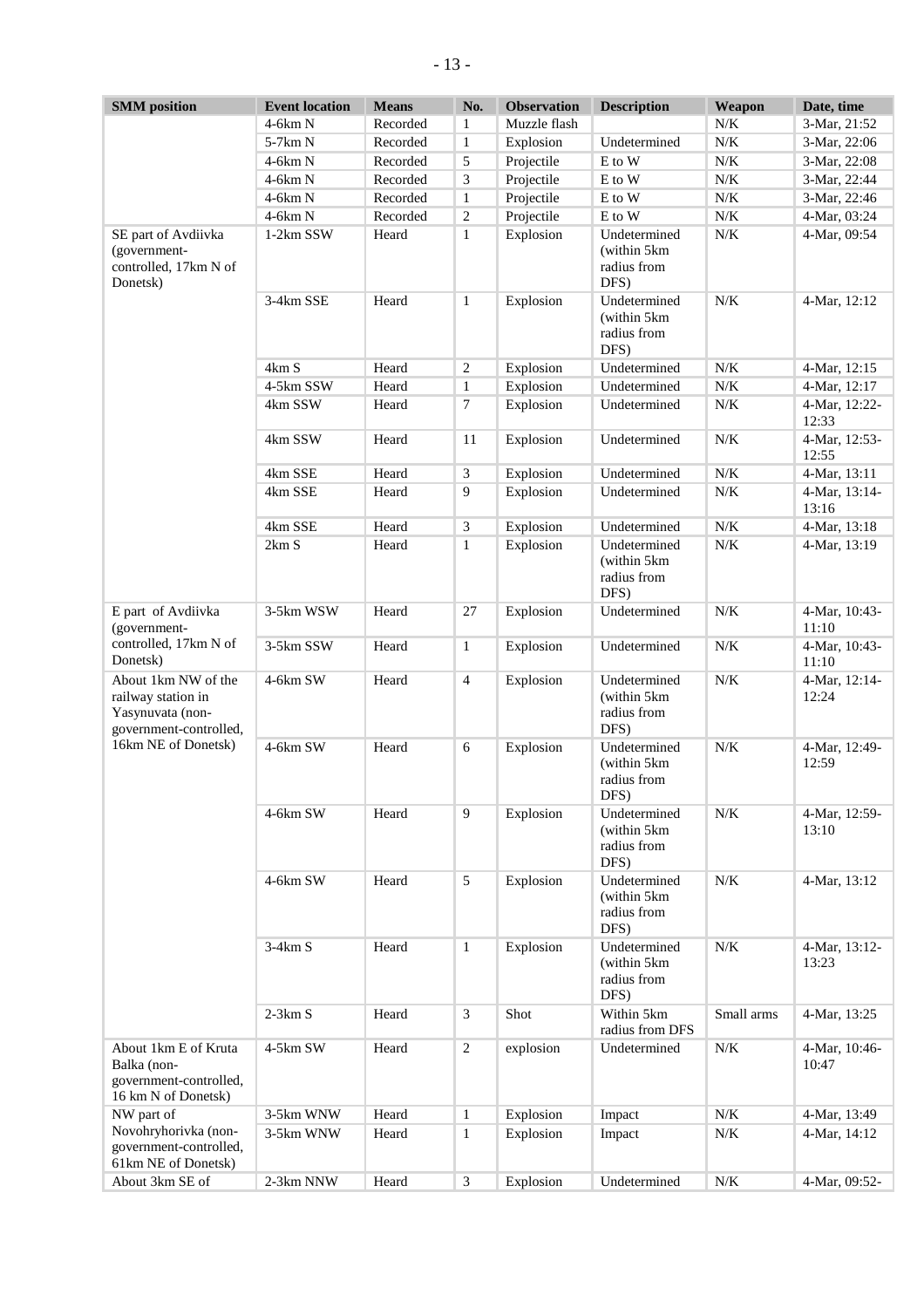| <b>SMM</b> position                                                                | <b>Event location</b> | <b>Means</b> | No.            | <b>Observation</b> | <b>Description</b>                                               | Weapon     | Date, time             |
|------------------------------------------------------------------------------------|-----------------------|--------------|----------------|--------------------|------------------------------------------------------------------|------------|------------------------|
| Pervomaiske                                                                        |                       |              |                |                    |                                                                  |            | 09:55                  |
| (government-<br>controlled, 17km NW                                                | $1-2km N$             | Heard        | $\mathbf{1}$   | Explosion          | Undetermined                                                     | N/K        | 4-Mar, 09:52-<br>09:55 |
| of Donetsk)                                                                        | $2-3km$ NE            | Heard        | $\mathbf{1}$   | Explosion          | Undetermined                                                     | $N/K$      | 4-Mar, 09:57           |
|                                                                                    | 2-3km NNW             | Heard        | $\mathbf{1}$   | Explosion          | Undetermined                                                     | $N/K$      | 4-Mar, 09:58           |
|                                                                                    | 2-3km NNW             | Heard        | $\mathbf{1}$   | Explosion          | Undetermined                                                     | $N/K$      | 4-Mar, 10:00           |
|                                                                                    | 2-3km NNW             | Heard        | $\overline{4}$ | Explosion          | Undetermined                                                     | $N/K$      | 4-Mar, 10:02           |
|                                                                                    |                       |              |                |                    |                                                                  |            |                        |
|                                                                                    | 2-3km NNW             | Heard        | 8              | Explosion          | Undetermined                                                     | $N/K$      | 4-Mar, 10:05-<br>10:10 |
|                                                                                    | 2-3km NNW             | Heard        | 8              | <b>Burst</b>       |                                                                  | Small arms | 4-Mar, 10:05-<br>10:10 |
| Krasnohorivka<br>(government-<br>controlled, 21km W of<br>Donetsk)                 | 1km E                 | Heard        | $\overline{c}$ | Explosion          | Outgoing                                                         | $N/K$      | 4-Mar, 12:48           |
| About 2km NW of                                                                    | 2-4km NW              | Heard        | 1              | Explosion          | Undetermined                                                     | $N/K$      | 4-Mar, 10:55           |
| central railway station                                                            | 2-4km NW              | Heard        | $\mathbf{1}$   | Explosion          | Undetermined                                                     | $N/K$      | 4-Mar, 10:59           |
| in Donetsk (non-                                                                   | 4-6km NW              | Heard        | 4              | Explosion          | Undetermined                                                     | $N/K$      | 4-Mar, 11:01           |
| government-controlled,                                                             | 3-4km NW              | Heard        | 3              | Explosion          | Undetermined                                                     | $N/K$      | 4-Mar, 11:04           |
| 6km NW of Donetsk                                                                  | 2-4km NW              | Heard        | $\mathbf{1}$   | Explosion          | Undetermined                                                     | $N/K$      | 4-Mar, 11:05           |
| city centre)                                                                       | $2-4km$ NW            | Heard        |                | Explosion          | Undetermined                                                     | $N/K$      |                        |
|                                                                                    |                       |              | 1              |                    |                                                                  |            | 4-Mar, 11:08           |
|                                                                                    | 2-3km NW              | Heard        | 1              | Explosion          | Undetermined                                                     | $N/K$      | 4-Mar, 11:34           |
|                                                                                    | 2-3km NW              | Heard        | 1              | Explosion          | Undetermined                                                     | $N/K$      | 4-Mar, 11:40           |
| Central railway station                                                            | 2-4km NW              | Heard        | 1              | Explosion          | Undetermined                                                     | $N/K$      | 4-Mar, 09:55           |
| in Donetsk (non-                                                                   | 4-8km NW              | Heard        | 1              | Explosion          | Undetermined                                                     | $N/K$      | 4-Mar, 10:02           |
| government-controlled,                                                             | 4-8km NW              | Heard        | 1              | Explosion          | Undetermined                                                     | $N/K$      | 4-Mar, 10:06           |
| 6km NW of Donetsk                                                                  | 4-8km NW              | Heard        | $\mathbf{1}$   | Explosion          | Undetermined                                                     | $N/K$      | 4-Mar, 10:09           |
| city centre)                                                                       | $6-8km$               | Heard        | $\mathbf{1}$   | Explosion          | Undetermined                                                     | $N/K$      | 4-Mar, 10:25-<br>10:30 |
| Dokuchaievsk (non-                                                                 | 1.5-2km WSW           | Heard        | 15             | <b>Burst</b>       |                                                                  | Small arms | 4-Mar, 14:31           |
| government-controlled,<br>30km SW of Donetsk)                                      | 1.5-2km WSW           | Heard        | 5              | Shot               |                                                                  | Small arms | 4-Mar, 14:31           |
|                                                                                    | 1.5-2km WSW           | Heard        | 4              | Explosion          | Undetermined                                                     | N/K        | 4-Mar, 15:09           |
|                                                                                    | $2-3km$ NW            | Heard        | 2              | Shot               | Assessed as                                                      | Small arms |                        |
| About 2km N of<br>Petrivske (non-<br>government-controlled,<br>41km S of Donetsk)  |                       |              |                |                    | outside of the<br>disengagement<br>area                          |            | 4-Mar, 09:15           |
|                                                                                    | 2-3km NW              | Heard        | 3              | <b>Burst</b>       | Assessed as<br>outside<br>disengagement<br>area                  | Small arms | 4-Mar, 09:15           |
|                                                                                    | 300-400m E            | Heard        | 13             | Shot               | Assessed as<br>outside<br>disengagement<br>area                  | Small arms | 4-Mar, 11:00           |
| About 2km E of<br>Bohdanivka<br>(government-<br>controlled, 41km SW of<br>Donetsk) | 2km SE                | Heard        | $\mathbf{1}$   | Explosion          | Undetermined<br>(assessed as<br>inside<br>disengagement<br>area) | $N/K$      | 4-Mar, 11:21           |
|                                                                                    | 1-1.5km NE            | Heard        | 5              | <b>Burst</b>       | assessed as<br>outside<br>disengagement<br>area                  | Small arms | 4-Mar, 14:35-<br>14:41 |
|                                                                                    | 1-1.5km NE            | Heard        | 35             | Shot               | assessed as<br>outside<br>disengagement<br>area                  | Small arms | 4-Mar, 14:35-<br>14:41 |
| Chermalyk<br>(government-<br>controlled, 77km S of<br>Donetsk)                     | $1-2km S$             | Heard        | $\overline{c}$ | Explosion          | Undetermined                                                     | $N/K$      | 4-Mar, 10:55-<br>11:00 |
|                                                                                    | $2-3km S$             | Heard        | 10             | <b>Burst</b>       |                                                                  | Small arms | 4-Mar, 11:10-<br>11:15 |
|                                                                                    | $1-2km S$             | Heard        | $\overline{2}$ | Explosion          | Undetermined                                                     | $N\!/\!K$  | 4-Mar, 11:10-          |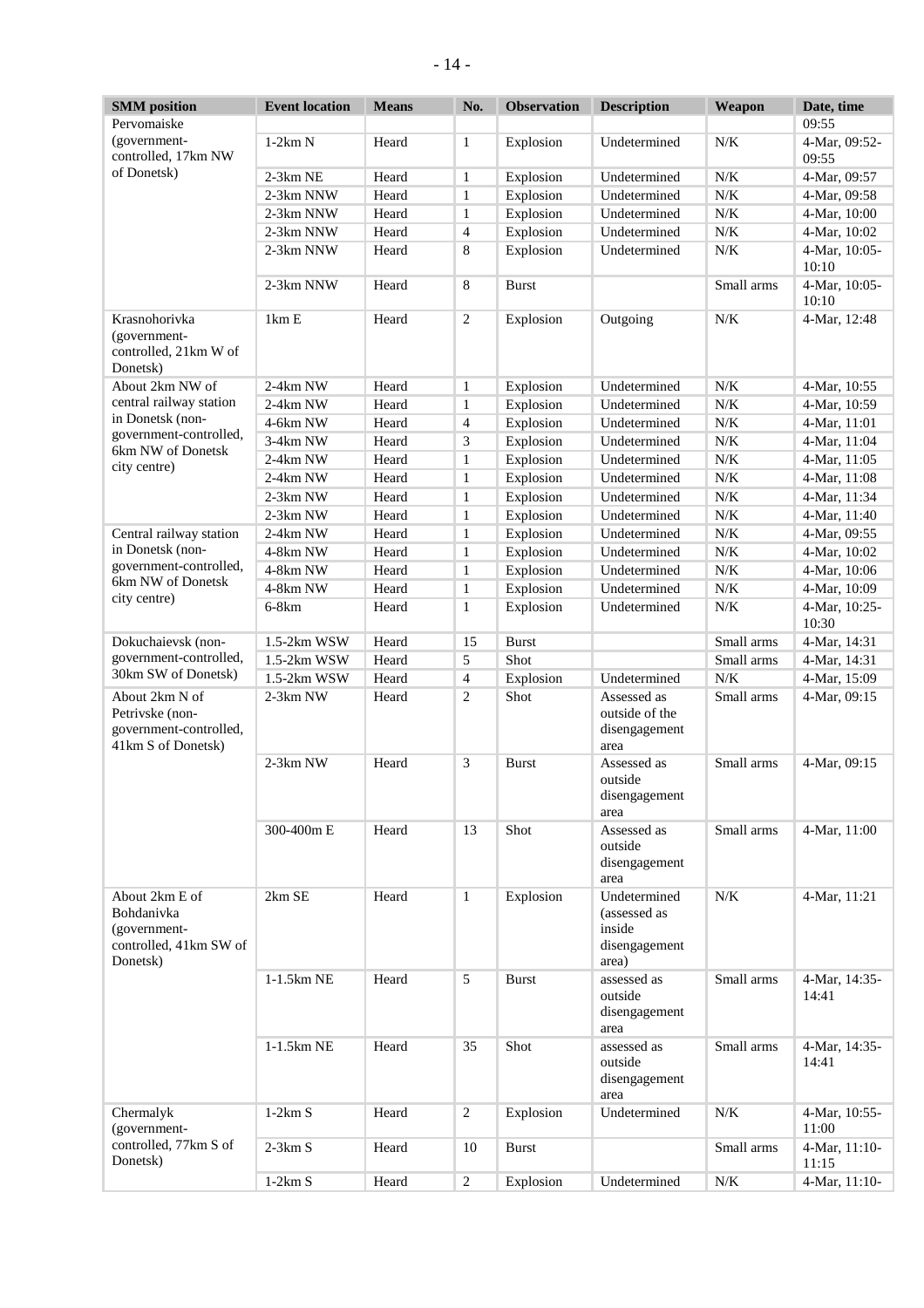| <b>SMM</b> position                                                         | <b>Event location</b> | <b>Means</b> | No.            | <b>Observation</b> | <b>Description</b>                                  | Weapon     | Date, time             |
|-----------------------------------------------------------------------------|-----------------------|--------------|----------------|--------------------|-----------------------------------------------------|------------|------------------------|
|                                                                             |                       |              |                |                    |                                                     |            | 11:15                  |
|                                                                             | $2-3km S$             | Heard        | 8              | Shot               |                                                     | Small arms | 4-Mar, 15:34           |
| 3km NE of Zaichenko                                                         | $3-4km$ W             | Heard        | 1              | <b>Burst</b>       |                                                     | <b>HMG</b> | 4-Mar, 12:50           |
| (non-government-                                                            | N/K SE                | Heard        | 3              | Explosion          | Undetermined                                        | $N/K$      | 4-Mar, 14:55           |
| controlled, 93km S of<br>Donetsk)                                           | N/K S                 | Heard        | 2              | Shot               |                                                     | Small arms | 4-Mar, 15:42-<br>15:52 |
|                                                                             | $3-4km$ W             | Heard        | 3              | Explosion          | Undetermined                                        | N/K        | 4-Mar, 16:14-<br>16:17 |
|                                                                             | $2-3km$ NW            | Heard        | $\sqrt{2}$     | <b>Burst</b>       |                                                     | Small arms | 4-Mar, 17:00-<br>17:03 |
|                                                                             | 2-3km NW              | Heard        | $\mathfrak{Z}$ | Explosion          | Undetermined                                        | N/K        | 4-Mar, 17:00-<br>17:03 |
| 2km SW of Pyshchevyk<br>(government-<br>controlled, 84km S of<br>Donetsk)   | N/K SE                | Heard        | $\mathbf{1}$   | Explosion          | Undetermined                                        | N/K        | 4-Mar, 17:03           |
| About 500m NE of<br>Kamianka<br>(government-<br>controlled, 20km N of       | 4-5km SW              | Heard        | $\tau$         | Explosion          | Undetermined<br>(within 5km)<br>radius from<br>DFS) | N/K        | 4-Mar, 09:52-<br>09:54 |
| Donetsk)                                                                    | 4-5km SW              | Heard        | $\mathbf{1}$   | Explosion          | Undetermined<br>(within 5km)<br>radius of DFS)      | N/K        | 4-Mar, 09:59           |
|                                                                             | 4-5km NE              | Heard        | $\mathbf{1}$   | Explosion          | Undetermined                                        | N/K        | 4-Mar, 10:25           |
|                                                                             | 4-5km SW              | Heard        | $\mathbf{1}$   | Explosion          | Undetermined<br>(within 5km)<br>radius of DFS)      | N/K        | 4-Mar, 10:42           |
|                                                                             | 4-5km SW              | Heard        | 4              | Explosion          | Undetermined<br>(within 5km)<br>radius of DFS)      | N/K        | 4-Mar, 10:45-<br>10:47 |
|                                                                             | 4-5km SW              | Heard        | $\mathbf{1}$   | Explosion          | Undetermined<br>(within 5km)<br>radius of DFS)      | N/K        | 4-Mar, 10:55           |
|                                                                             | 2-3km SW              | Heard        | $\mathbf{1}$   | Explosion          | Undetermined<br>(within 5km)<br>radius of DFS)      | N/K        | 4-Mar, 11:34           |
|                                                                             | 4-5km SW              | Heard        | $\tau$         | Explosion          | Undetermined<br>(within 5km)<br>radius of DFS)      | N/K        | 4-Mar, 13:00-<br>13:06 |
|                                                                             | 4-5km SW              | Heard        | $\,8\,$        | Explosion          | Undetermined<br>(within 5km)<br>radius of DFS)      | $N\!/\!K$  | 4-Mar, 13:11-<br>13:15 |
| Krasnohorivka                                                               | 4-5km E               | Heard        | $\mathbf{1}$   | Explosion          | Undetermined                                        | $N/K$      | 4-Mar, 12:15           |
| (government-                                                                | $4-5km E$             | Heard        | 1              | Explosion          | Undetermined                                        | N/K        | 4-Mar, 12:24           |
| controlled, 24km N of<br>Donetsk)                                           | $4-5km E$             | Heard        | 1              | Explosion          | Undetermined                                        | N/K        | 4-Mar, 12:27           |
| Holmivskyi (non-<br>government controlled,<br>49km NE of Donetsk)           | $2-4km N$             | Heard        | $\mathfrak{Z}$ | <b>Burst</b>       |                                                     | <b>HMG</b> | 4-Mar, 10:58           |
| Horlivka (non-                                                              | $3-4km$ W             | Heard        | $\overline{4}$ | Explosion          | Undetermined                                        | $N\!/\!K$  | 4-Mar, 11:16           |
| government-controlled,<br>39km NE of Donetsk)                               | $3-4km$ W             | Heard        | $\overline{4}$ | Shot               |                                                     | Small arms | 4-Mar, 11:16           |
| W edge of Horlivka<br>(non-government<br>controlled, 39km NE of<br>Donetsk) | 3-4km SW              | Heard        | $\sqrt{2}$     | <b>Burst</b>       |                                                     | <b>HMG</b> | 4-Mar, 12:40           |
| Svitlodarsk<br>(government-                                                 | $2-3km$ SE            | Heard        | $\mathbf{1}$   | Explosion          |                                                     | N/K        | 3-Mar, 18:40           |
|                                                                             | $3-4km$ SE            | Heard        | $\mathbf{1}$   | Explosion          |                                                     | $N/K$      | 3-Mar, 21:05           |
| controlled, 57km NE of<br>Donetsk)                                          | $3-4km$ SE            | Heard        | 10             | <b>Burst</b>       |                                                     | <b>HMG</b> | 3-Mar, 22:10-<br>22:11 |
|                                                                             | 3-4km SE              | Heard        | 11             | <b>Burst</b>       |                                                     | <b>HMG</b> | 3-Mar, 22:16-<br>22:18 |
|                                                                             | 3-4km SE              | Heard        | $\sqrt{2}$     | <b>Burst</b>       |                                                     | <b>HMG</b> | 3-Mar, 22:25           |